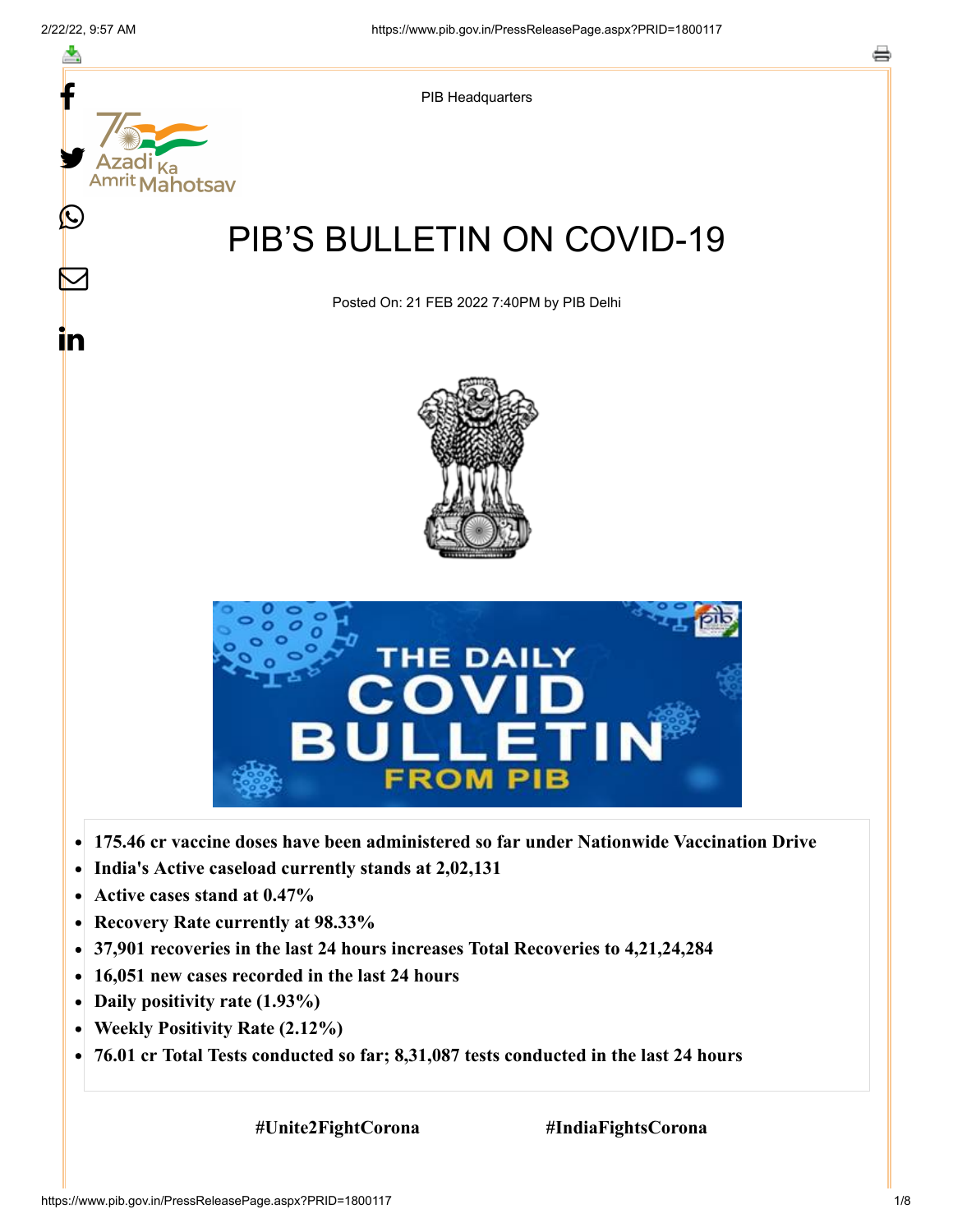f

y.

#### **PRESS INFORMATION BUREAU**

#### **MINISTRY OF INFORMATION & BROADCASTING**

#### **GOVERNMENT OF INDIA**

**\*\*\*\*\*** 

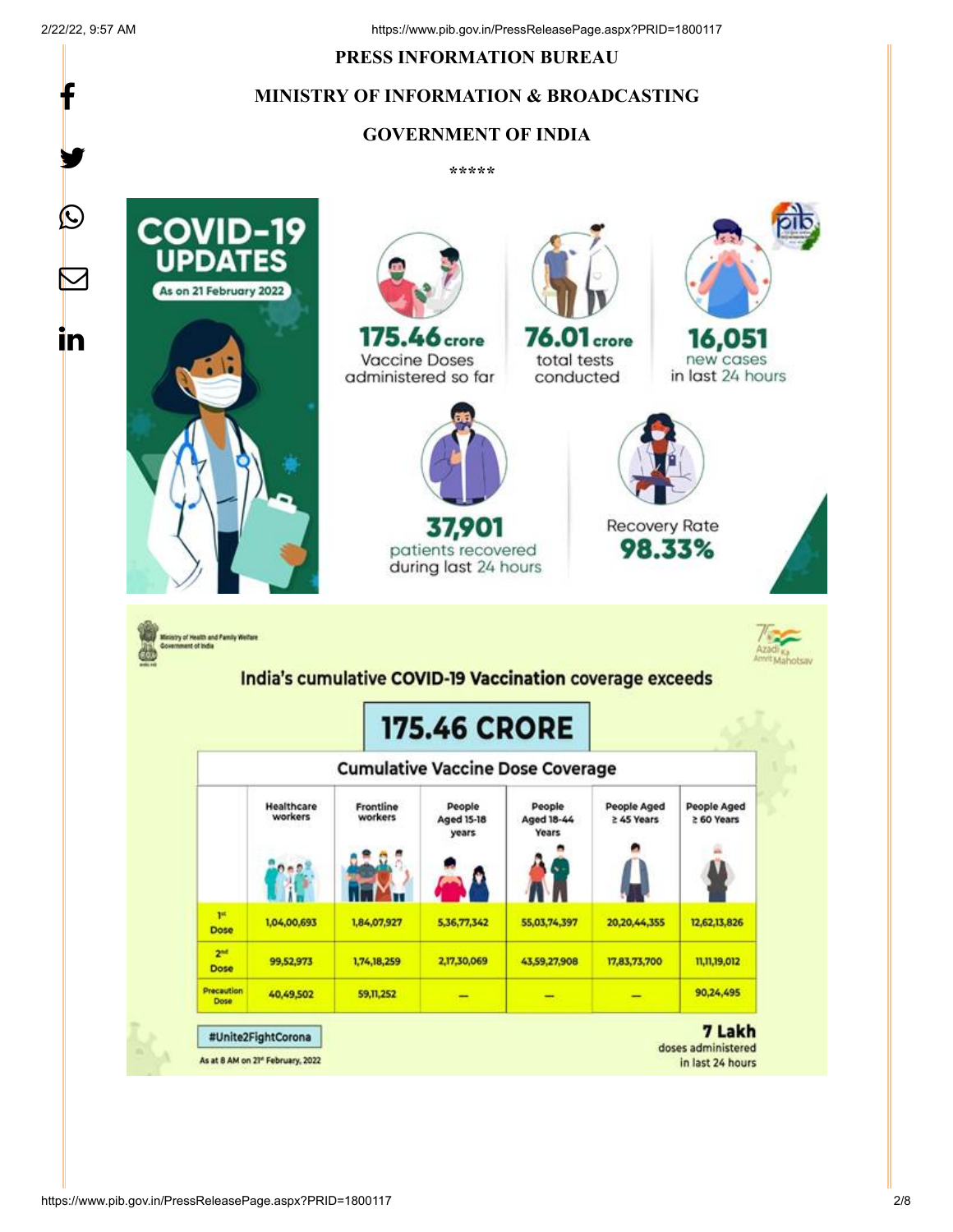f

y.

 $\bm{\mathcal{Q}}$ 

 $\bm{\nabla}$ 

in

**India's Cumulative COVID-19 Vaccination Coverage exceeds 175.46 Cr**

**More than 7 lakh Vaccine Doses administered in the last 24 hours**

**Recovery Rate currently stands at 98.33%**

**16,051 New Cases reported in the last 24 hours**

**India's Active Caseload currently stands at 2,02,131**

**Weekly Positivity Rate is presently at 2.12%**

With the administration of **more than 7 lakh Doses (7,00,706)** vaccine doses in the last 24 hours, India's COVID-19 vaccination coverage has exceeded **175.46 Cr (1,75,46,25,710)** as per provisional reports till 7 am today.

This has been achieved through 1,98,99,635 sessions. The break-up of the cumulative figure as per the provisional report till 7 am today include:

| <b>Cumulative Vaccine Dose Coverage</b> |              |  |
|-----------------------------------------|--------------|--|
| 1 <sup>st</sup> Dose                    | 1,04,00,693  |  |
| $2nd$ Dose                              | 99,52,973    |  |
| <b>Precaution Dose</b>                  | 40,49,502    |  |
| 1 <sup>st</sup> Dose                    | 1,84,07,927  |  |
| $2nd$ Dose                              | 1,74,18,259  |  |
| <b>Precaution Dose</b>                  | 59, 11, 252  |  |
| 1 <sup>st</sup> Dose                    | 5,36,77,342  |  |
| $2nd$ Dose                              | 2,17,30,069  |  |
| $1st$ Dose                              | 55,03,74,397 |  |
|                                         |              |  |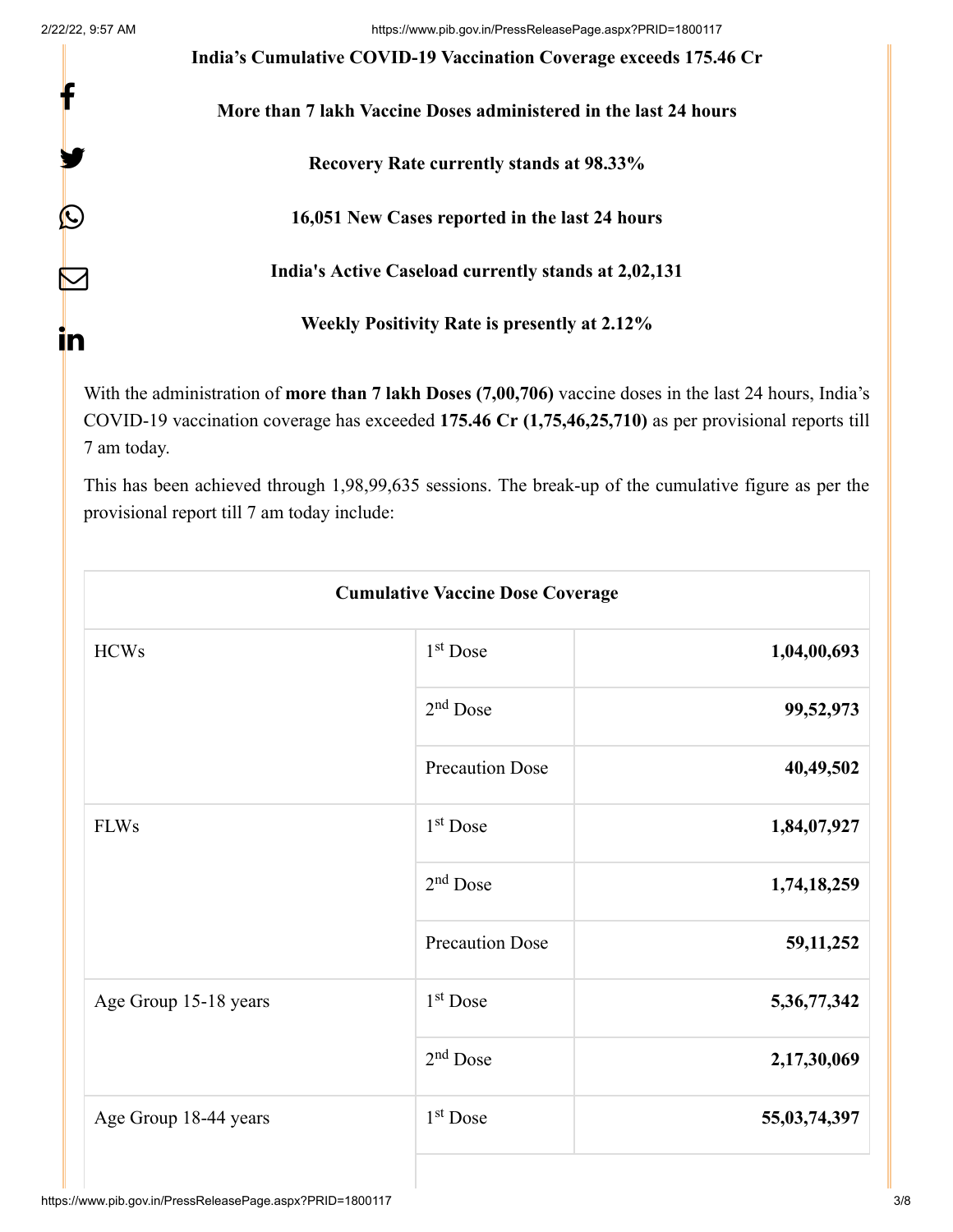| f                                   | $2nd$ Dose             | 43,59,27,908    |
|-------------------------------------|------------------------|-----------------|
| Age Group 45-59 years<br>$\bigcirc$ | $1st$ Dose             | 20, 20, 44, 355 |
|                                     | $2nd$ Dose             | 17,83,73,700    |
| Over 60 years<br>in                 | $1st$ Dose             | 12,62,13,826    |
|                                     | $2nd$ Dose             | 11, 11, 19, 012 |
|                                     | <b>Precaution Dose</b> | 90,24,495       |
| <b>Precaution Dose</b>              |                        | 1,89,85,249     |
| Total                               |                        | 1,75,46,25,710  |

**37,901** patients have recovered in the last 24 hours and the cumulative tally of recovered patients (since the beginning of the pandemic) is now at **4,21,24,284.**

Consequently, India's recovery rate stands at **98.33%.**



**16,051 new cases** were reported in the last 24 hours.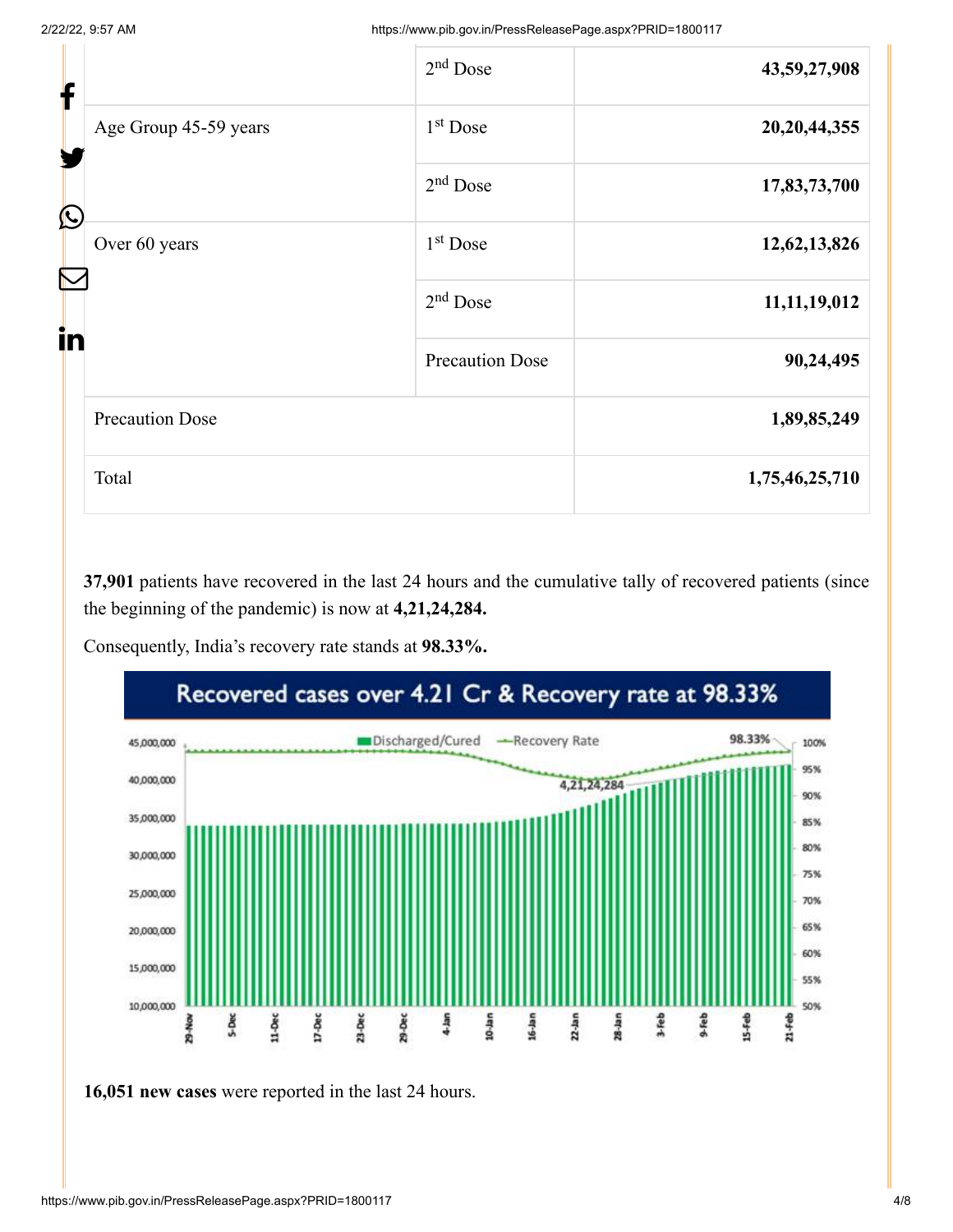2/22/22, 9:57 AM https://www.pib.gov.in/PressReleasePage.aspx?PRID=1800117



India's Active Caseload is presently at **2,02,131.** Active cases constitute **0.47%** of the country's total Positive Cases**.**



The testing capacity across the country continues to be expanded. The last 24 hours saw a total of **8,31,087** tests being conducted. India has so far conducted over **76.01 Cr (76,01,46,333**) cumulative tests.

While testing capacity has been enhanced across the country, **Weekly Positivity Rate** in the country currently **stands at 2.12%** and the **Daily Positivity rate is reported to be 1.93%.**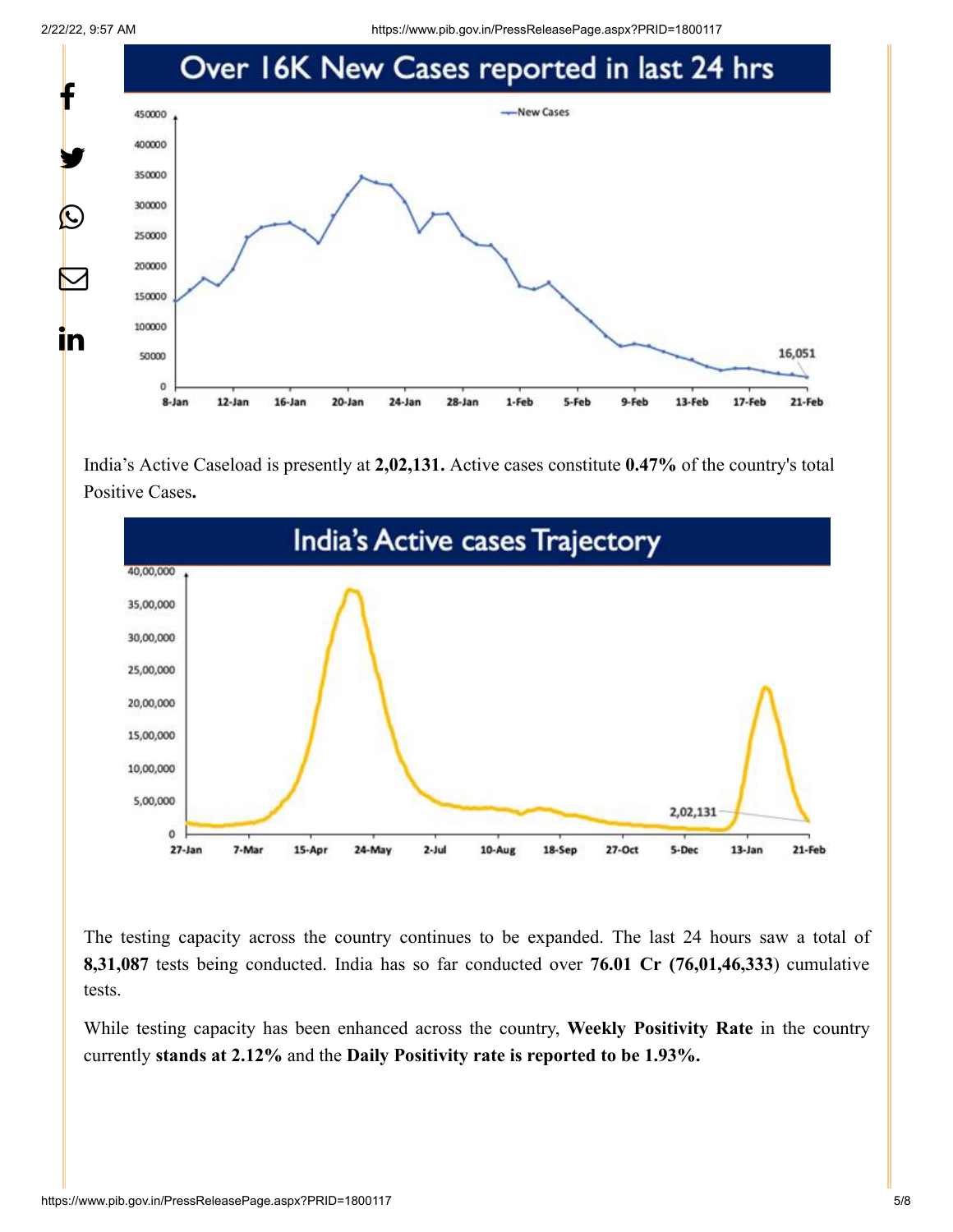



<https://pib.gov.in/PressReleasePage.aspx?PRID=1799938>

# **Update on COVID-19 Vaccine Availability in States/UTs**

### **More than 172.32 Crore vaccine doses provided to States/UTs**

# **More than 11.18 Crore balance and unutilized vaccine doses still available with States/UTs**

The Union Government is committed to accelerating the pace and expanding the scope of COVID-19 vaccination throughout the country. The nationwide COVID 19 vaccination started on  $16<sup>th</sup>$  January 2021. The new phase of universalization of COVID-19 vaccination commenced from 21<sup>st</sup> June 2021. The vaccination drive has been ramped up through availability of more vaccines, advance visibility of vaccine availability to States and UTs for enabling better planning by them, and streamlining the vaccine supply chain.

As part of the nationwide vaccination drive, Government of India has been supporting the States and UTs by providing them COVID Vaccines free of cost. In the new phase of the universalization of the COVID19 vaccination drive, the Union Government will procure and supply (free of cost) 75% of the vaccines being produced by the vaccine manufacturers in the country to States and UTs.

| <b>VACCINE DOSES</b> | (As on 21 <sup>st</sup> February 2022) |
|----------------------|----------------------------------------|
| <b>SUPPLIED</b>      | 1,72,32,34,000                         |